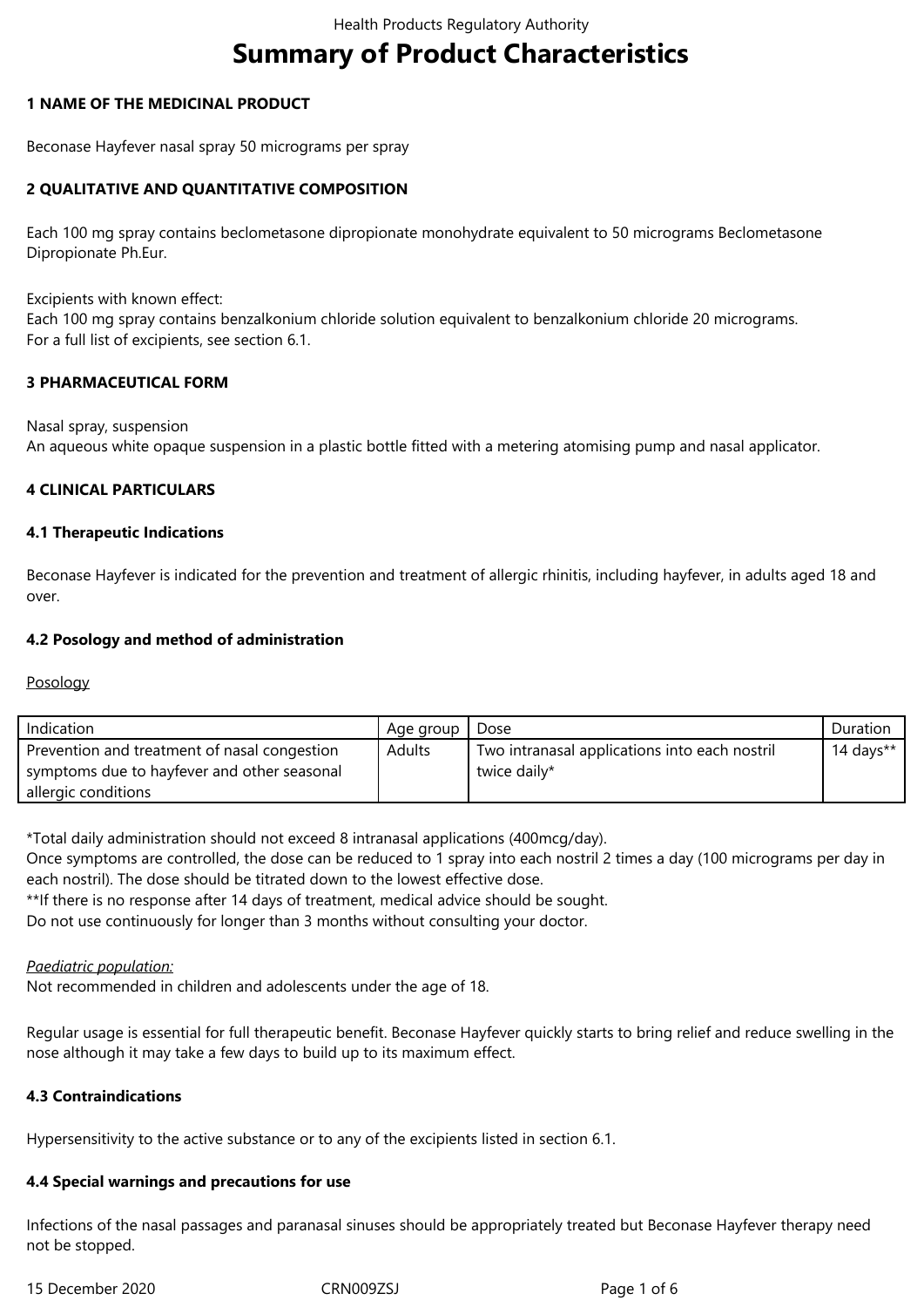Care must be taken while transferring patients from systemic steroid treatment to Beconase Hayfever if there is any reason to suppose that their adrenal function is impaired.

Systemic effects including reduction in growth velocity may rarely occur with excessive use of the product.

Although Beconase Hayfever will control seasonal allergic rhinitis in most cases, additional therapy may be needed to control eye symptoms in the presence of abnormally heavy allergen challenges.

Medical advice should be sought before using Beconase Hayfever in the case of recent injury or surgery to the nose, or problems with ulceration in the nose.

This medicine contains 20 micrograms benzalkonium chloride in each spray. Benzalkonium chloride may cause irritation or swelling inside the nose, especially if used for a long time.

## Visual disturbances

Visual disturbance may be reported with systemic and topical corticosteroid use. If a patient presents with symptoms such as blurred vision or other visual disturbances, the patient should be considered for referral to an ophthalmologist for evaluation of possible causes which may include cataract, glaucoma or rare diseases such as central serous chorioretinopathy (CSCR) which have been reported after use of systemic and topical corticosteroids.

## **4.5 Interaction with other medicinal products and other forms of interactions**

Beclomethasone is less dependent on CYP3A metabolism than some other corticosteroids, and in general interactions are unlikely; however the possibility of systemic effects with concomitant use of strong CYP3A inhibitors (e.g. ritonavir, cobicistat) cannot be excluded, and therefore caution and appropriate monitoring is advised with the use of such agents.

### Paediatric population

Interaction studies have only been performed in adults.

### **4.6 Fertility, pregnancy and lactation**

### **Pregnancy**

Administration of drugs during pregnancy should only be considered if the expected benefit to the mother is greater than any possible risk to the foetus.

There is inadequate evidence of safety of beclometasone dipropionate in human pregnancy. In animal reproduction studies adverse effects typical of potent corticosteroids are only seen at high systemic exposure levels; direct intranasal application ensures minimal systemic exposure.

### Breast-feeding

No specific studies examining the transference of beclomethasone dipropionate into the milk of lactating animals have been performed.

It is reasonable to assume that beclometasone dipropionate is secreted in milk but at the dosages used for direct intranasal application, there is low potential for significant levels in breast milk. The use of beclometasone dipropionate in mothers breast feeding their babies requires that the therapeutic benefits of the drug be weighed against the potential hazards to the mother and baby.

### **Fertility**

There are no data available regarding the influence of Beconase Hayfever on fertility.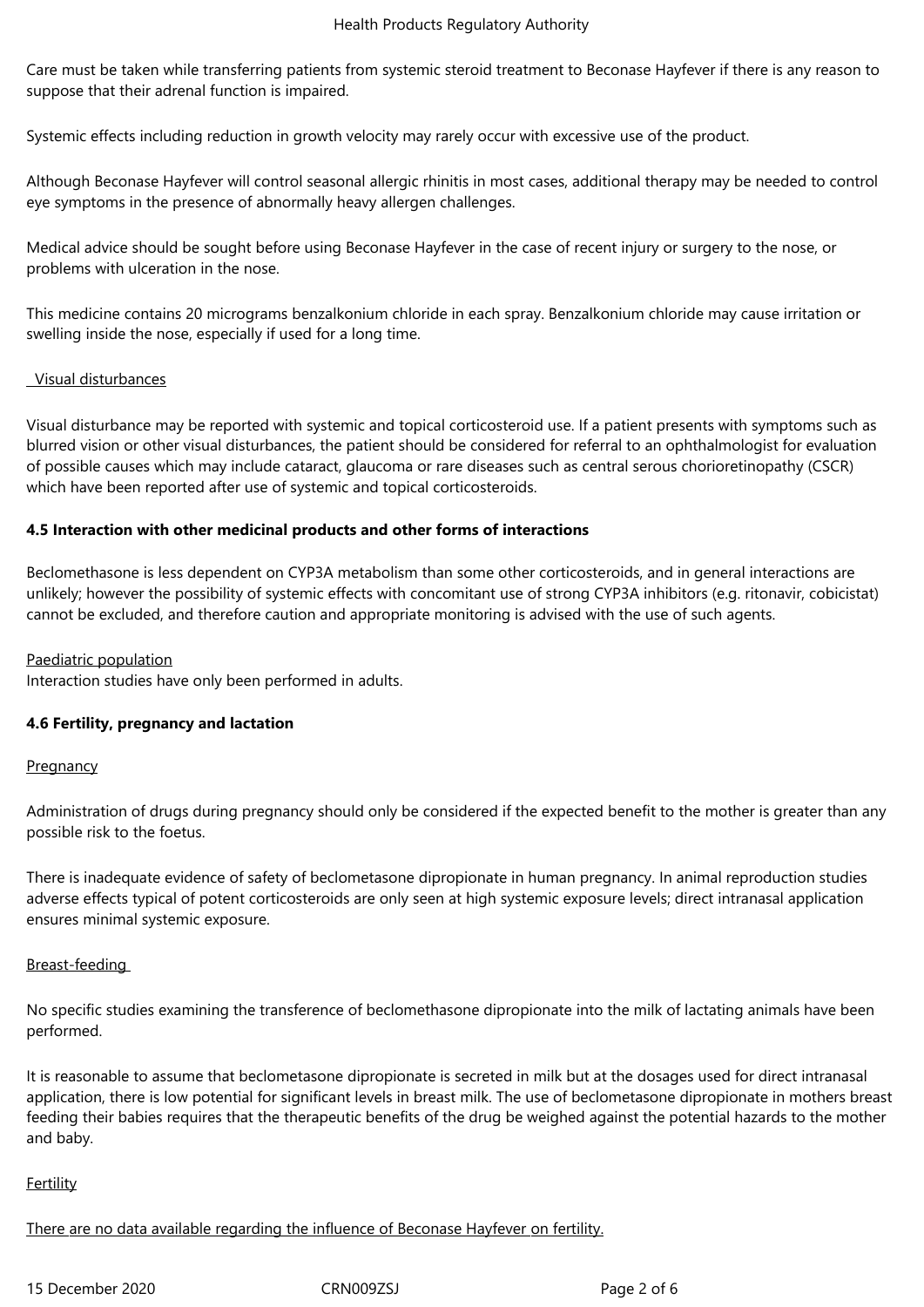Beconase Hayfever has no or negligible influence on the ability to drive or use machines.

### **4.8 Undesirable effects**

Adverse events are listed below by system organ class and frequency. Frequencies are defined as: very common (21/10), common (21/100 and <1/10), uncommon (21/1000 and <1/100), rare (21/10,000 and <1/1000) and very rare (<1/10,000) including isolated reports. Very common, common and uncommon events were generally determined from clinical trial data. Rare and very rare events were generally determined from spontaneous data. In assigning adverse events frequencies, the background rates in placebo groups were taken into account, since these rates were generally comparable to those in the active treatment group.

| <b>Body</b>                                                 | <b>Undesirable Effect</b>                                                                                                                                                                     | <b>Frequency</b>    | <b>Comments</b>                                                                                                                                                                                                        |
|-------------------------------------------------------------|-----------------------------------------------------------------------------------------------------------------------------------------------------------------------------------------------|---------------------|------------------------------------------------------------------------------------------------------------------------------------------------------------------------------------------------------------------------|
| <b>System</b><br><b>Class</b>                               |                                                                                                                                                                                               |                     |                                                                                                                                                                                                                        |
| Immune<br>system<br>disorders                               | Hypersensitive reactions<br>including rashes, urticaria,<br>pruritis, erythema and<br>oedema of the eyes, face,<br>lips and throat,<br>anaphylactoid/anaphylactic<br>reactions, bronchospasm. | Very rare           |                                                                                                                                                                                                                        |
| <b>Nervous</b><br>system<br>disorders                       | Unpleasant taste,<br>unpleasant smell.                                                                                                                                                        | Common              | As with other nasal sprays, unpleasant taste and smells have been<br>reported.                                                                                                                                         |
| <u>Eye</u><br>disorders                                     | Glaucoma, raised<br>intraocular pressure and<br>cataract.                                                                                                                                     | Very rare           |                                                                                                                                                                                                                        |
| Respiratory,<br>thoracic<br>and<br>mediastinal<br>disorders | Epistaxis, nasal dryness,<br>nasal irritation, throat<br>dryness, throat irritation.<br>Nasal septal perforation.                                                                             | Common<br>Very rare | As with other nasal sprays, dryness and irritation of the nose and<br>throat, and epistaxis have been reported.<br>Nasal septal perforation has also been reported following the use of<br>intranasal corticosteroids. |

### **Reporting of suspected adverse reactions**

Reporting suspected adverse reactions after authorisation of the medicinal product is important. It allows continued monitoring of the benefit/risk balance of the medicinal product. Healthcare professionals are asked to report any suspected adverse reactions via HPRA Pharmacovigilance, Earlsfort Terrace, IRL - Dublin 2; Tel: +353 1 6764971; Fax: +353 1 6762517. Website: www.hpra.ie; E-mail: medsafety@hpra.ie.

## **4.9 Overdose**

#### Sympto[ms and signs](http://www.hpra.ie/)

The only harmful effect that follows inhalation of larger amounts of the drug over a short period is suppression of hypothalamic-pituitary-adrenal (HPA) function.

#### **Management**

No special emergency action need be taken. Treatment with Beconase Hayfever should be continued at the recommended dose. HPA function recovers in a day or two.

#### **5 PHARMACOLOGICAL PROPERTIES**

15 December 2020 CRN009ZSJ Page 3 of 6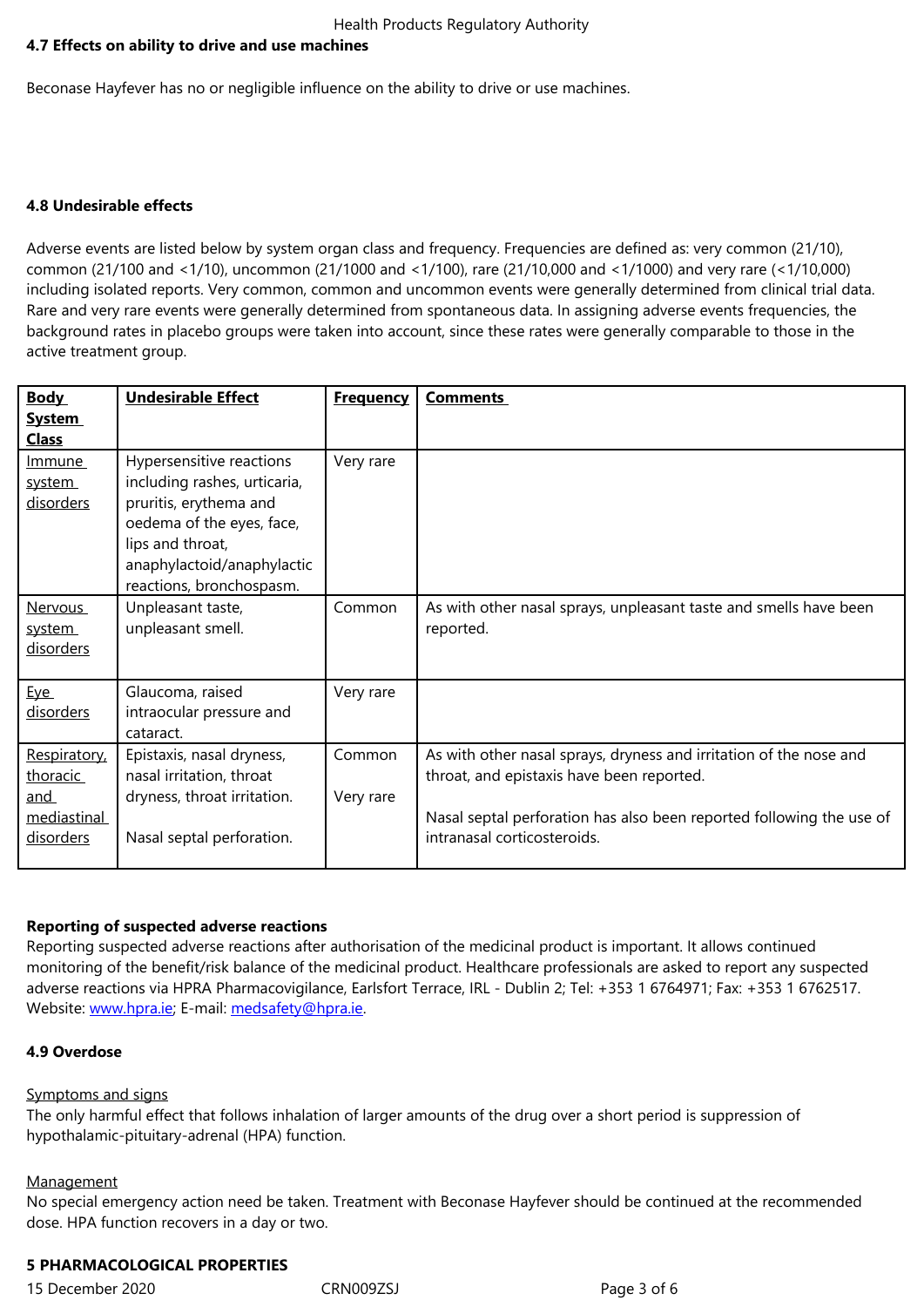### **5.1 Pharmacodynamic properties**

Pharmacotherapeutic group: Nasal preparations, corticosteroids. ATC code: R01AD01

Following topical administration beclomethasone 17,21-dipropionate (BDP) produces potent anti-inflammatory and vaso-constrictor effects.

BDP is a pro-drug with weak glucocorticoid receptor binding affinity. It is hydrolysed via esterase enzymes to the active metabolite beclomethasone-17-monopropionate (B-17-MP), which has high topical anti-inflammatory activity.

Beclomethasone dipropionate offers a preventative background treatment for hayfever when taken prior to allergen challenge. After which with regular use, BDP can continue to prevent allergy symptoms from re-appearing by reducing the sensitivity of nasal membranes.

Clinical studies carried out on patients with allergic rhinitis showed efficacy in nose symptoms, more specifically sneezing, rhinorrhea, itchy nose, and nasal congestion.

Clinical data suggests that BDP improves ocular symptoms associated with allergic rhinitis. In a 6 week randomized, double-blind, parallel study involving 44 patients treated with BDP, there was a statistically significant improvement in mean ocular symptom scores (p<0.01) after the 15-day study period.

BDP seems to provide relief from sinus discomfort associated with allergic rhinitis by preventing nasal obstruction, which allows a better drainage of sinuses subsequently. The precise mechanism of action is not known.

### **5.2 Pharmacokinetic properties**

### **Absorption**

Following intranasal administration of BDP, the systemic absorption was assessed by measuring the plasma concentrations of its active metabolite B-17-MP, for which the absolute bioavailability following intranasal administration is 44%

Following oral administration of BDP the systemic absorption was also assessed by measuring the plasma concentration of its active metabolite B-17-MP, for which the absolute bioavailability following oral administration is 41%

### Distribution

The tissue distribution at steady-state for BDP is moderate (201) but more extensive for B-17-MP (4241). Plasma protein binding is moderately high (87%).

### Biotransformation

BDP is cleared very rapidly from the circulation and plasma concentrations are undetectable (<50 pg/ml) following oral or intranasal dosing. Metabolism is meditated via esterase enzymes found in most tissues. The main product of metabolism is the active metabolite (B-17-MP). Minor inactive metabolites, beclometasone-21-monopropionate (B-21-MP) and beclometasone (BOH), are also formed but these contribute little to systemic exposure.

#### **Elimination**

The elimination of BDP and B-17-MP are characterised by high plasma clearance (150 and 120 l/h) with corresponding terminal elimination half-lives of 0.5h and 2.7h. Following oral admininstration of trititated BDP, approximately 60% of the dose was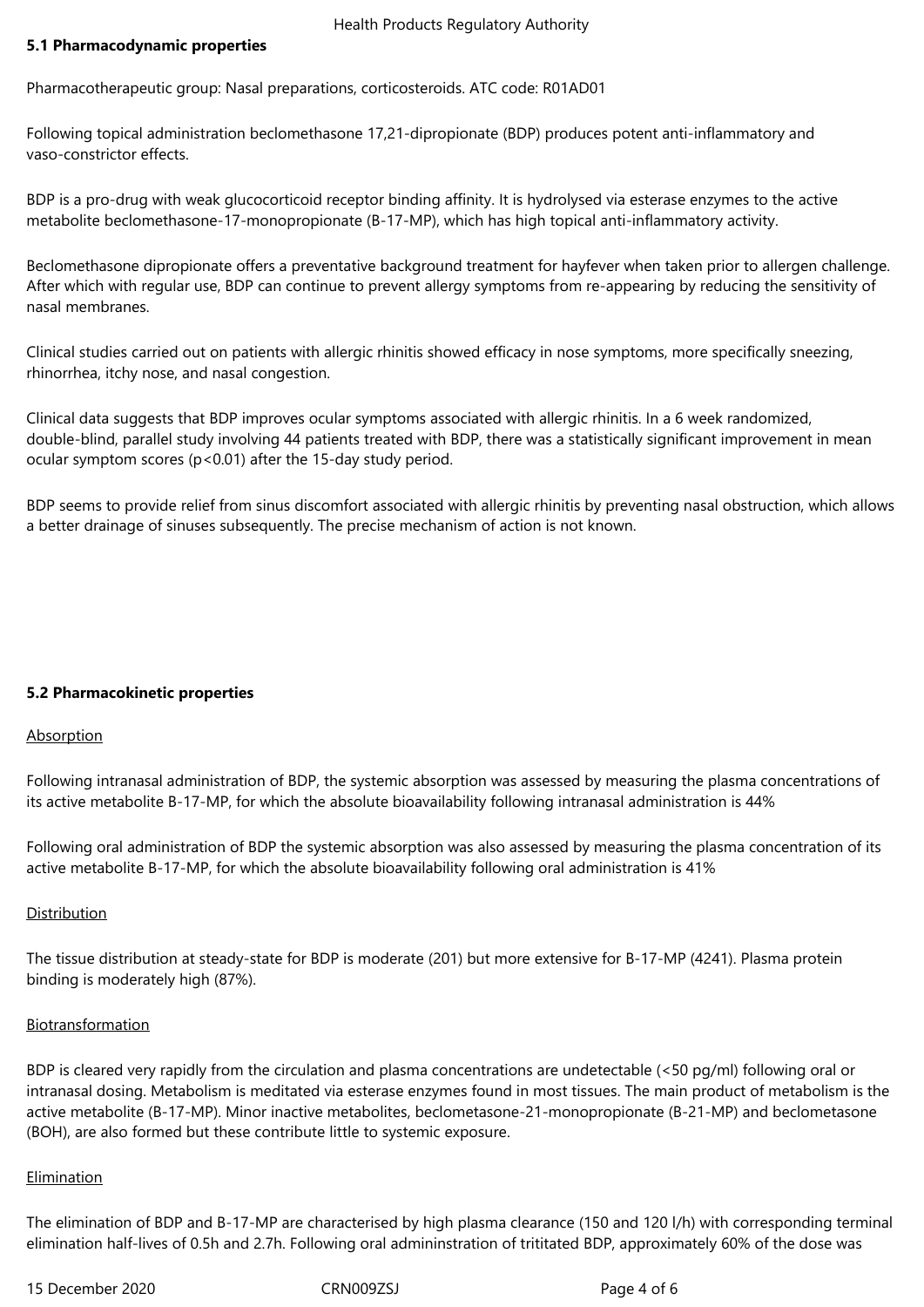#### Health Products Regulatory Authority

excreted in the faeces within 96 hours mainly as free and conjugated polar metabolites. Approximately 12% of the dose was excreted as free and conjugated polar metabolites in the urine. The renal clearance of BDP and its metabolites is negligible.

# **5.3 Preclinical safety data**

No data included.

# **6 PHARMACEUTICAL PARTICULARS**

## **6.1 List of excipients**

Microcrystalline cellulose Carboxymethylcellulose sodium Glucose anhydrous Polysorbate 80 Purified water Benzalkonium chloride Phenylethyl alcohol

## **6.2 Incompatibilities**

None reported.

### **6.3 Shelf life**

30 months. Discard three months after first using the spray.

### **6.4 Special precautions for storage**

Do not store above 25°C. Do not refrigerate. Keep container in outer carton in order to protect from light.

## **6.5 Nature and contents of container**

Beconase Hayfever is supplied in a plastic bottle fitted with a metering, atomising pump and nasal applicator. Each 20ml polypropylene container provides approximately 100 metered sprays. Each 30ml polypropylene container provides approximately 180 metered sprays.

## **6.6 Special precautions for disposal of a used medicinal product or waste materials derived from such medicinal product and other handling of the product**

Your Beconase Hayfever spray has a dust cap which protects the nozzle and keeps it clean. Remember to take it off before using the spray (Picture 1).

A new spray, or one which has not been used for a few days, may not work the first time. You may need to "prime" the bottle by pumping the spray a few times until a fine mist is produced. To do this hold the bottle as shown. Put your forefinger and middle finger on the collar either side of the nozzle and your thumb underneath the bottle.

Keeping your thumb still, press down with your fingers to pump the spray (Picture 2). Hold the nozzle pointing away from you while you are doing this.

If the spray still doesn't work and you think it may be blocked, clean it as described below. NEVER try to unlock it or enlarge the tiny spray hole with a pin or other sharp object because this will destroy the spray mechanism.

Using the spray:

15 December 2020 CRN009ZSJ Page 5 of 6